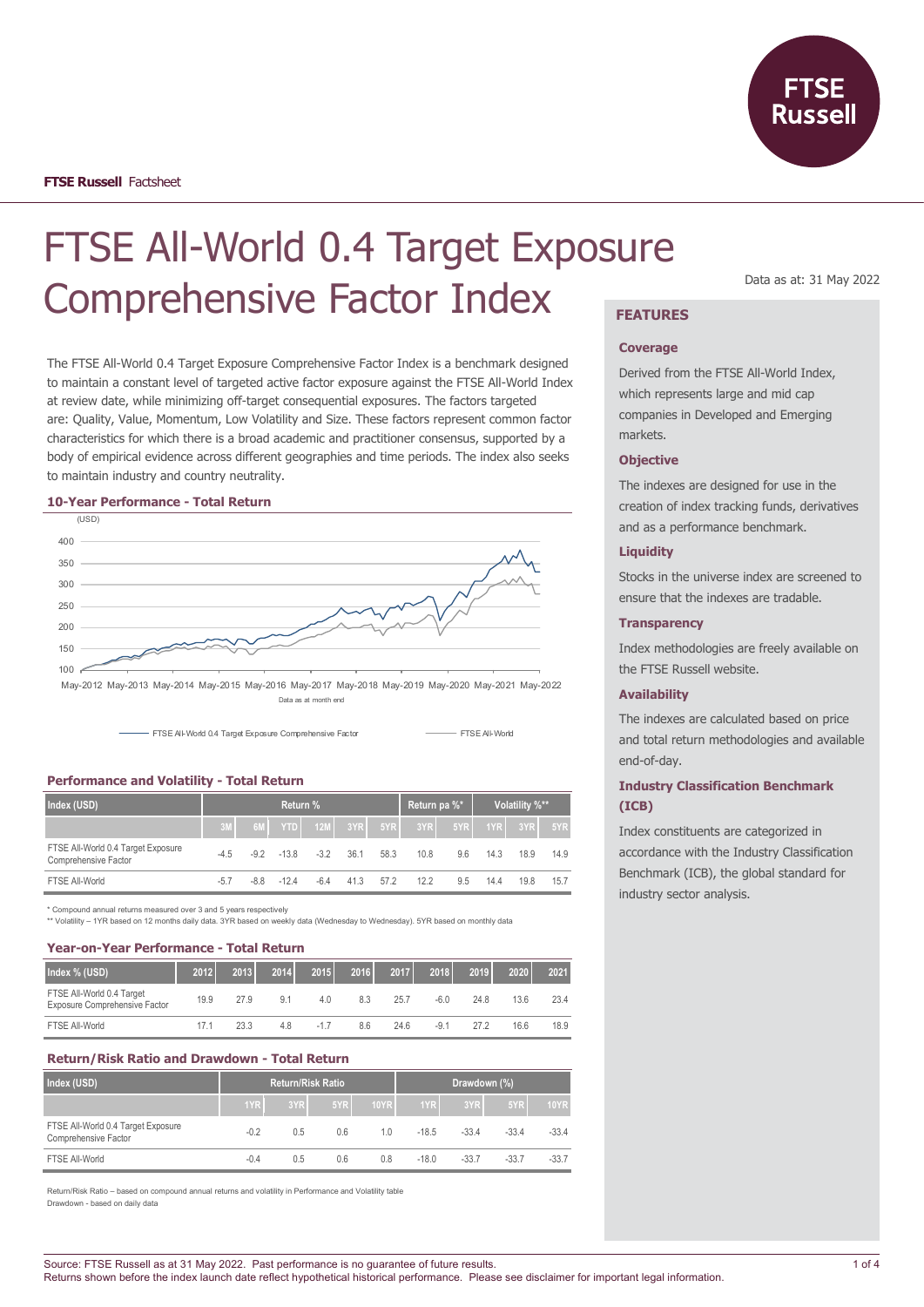## **Top 10 Constituents**

| <b>Constituent</b>               |            | <b>Country ICB Industry</b> | FTSE All-World 0.4 Target Exposure<br>Comprehensive Factor (Wgt %) | FTSE All-World Diff %<br>(Wgt %) |      |
|----------------------------------|------------|-----------------------------|--------------------------------------------------------------------|----------------------------------|------|
| Microsoft Corp                   | <b>USA</b> | Technology                  | 4.68                                                               | 3.33                             | 1.36 |
| Apple Inc.                       | <b>USA</b> | Technology                  | 4.63                                                               | 3.73                             | 0.90 |
| Costco Wholesale<br>Corp         | <b>USA</b> | Consumer<br>Discretionary   | 2.62                                                               | 0.33                             | 2.28 |
| Danaher Corp                     | <b>USA</b> | <b>Health Care</b>          | 1.60                                                               | 0.27                             | 1.33 |
| Synopsys Inc                     | <b>USA</b> | Technology                  | 1.56                                                               | 0.08                             | 1.48 |
| <b>Archer Daniels</b><br>Midland | <b>USA</b> | <b>Consumer Staples</b>     | 1.47                                                               | 0.08                             | 1.39 |
| Ford Motor<br>Company            | <b>USA</b> | Consumer<br>Discretionary   | 1.44                                                               | 0.09                             | 1.35 |
| Paychex                          | <b>USA</b> | Industrials                 | 1.28                                                               | 0.06                             | 1.21 |
| Alphabet Class C                 | <b>USA</b> | Technology                  | 1.21                                                               | 1.02                             | 0.18 |
| Alphabet Class A                 | <b>USA</b> | Technology                  | 1.20                                                               | 1.11                             | 0.09 |
| <b>Totals</b>                    |            |                             | 21.69                                                              | 10.10                            |      |

## **ICB Industry Breakdown**

|                 |                               | FTSE All-World 0.4 Target<br><b>Exposure Comprehensive</b><br>Factor |        | <b>FTSE All-World</b> |        |         |
|-----------------|-------------------------------|----------------------------------------------------------------------|--------|-----------------------|--------|---------|
| <b>ICB Code</b> | <b>CB Industry</b>            | No. of Cons                                                          | Wgt %  | No. of Cons           | Wgt %  | Diff %  |
| 10              | Technology                    | 85                                                                   | 22.47  | 412                   | 21.66  | 0.82    |
| 15              | Telecommunications            | 40                                                                   | 3.38   | 144                   | 3.21   | 0.17    |
| 20              | <b>Health Care</b>            | 89                                                                   | 11.44  | 351                   | 11.91  | $-0.46$ |
| 30              | Financials                    | 186                                                                  | 14.62  | 604                   | 14.74  | $-0.11$ |
| 35              | <b>Real Estate</b>            | 51                                                                   | 2.77   | 255                   | 2.94   | $-0.17$ |
| 40              | <b>Consumer Discretionary</b> | 116                                                                  | 13.71  | 610                   | 13.47  | 0.24    |
| 45              | <b>Consumer Staples</b>       | 83                                                                   | 6.78   | 324                   | 6.60   | 0.18    |
| 50              | Industrials                   | 187                                                                  | 12.48  | 718                   | 12.57  | $-0.09$ |
| 55              | <b>Basic Materials</b>        | 65                                                                   | 4.20   | 350                   | 4.31   | $-0.11$ |
| 60              | Energy                        | 61                                                                   | 5.02   | 156                   | 5.34   | $-0.32$ |
| 65              | <b>Utilities</b>              | 57                                                                   | 3.13   | 204                   | 3.27   | $-0.14$ |
| <b>Totals</b>   |                               | 1020                                                                 | 100.00 | 4128                  | 100.00 |         |

## **INFORMATION**

## **Index Universe**

FTSE All-World Index

**Index Launch**

31 July 2019

## **Base Date**

15 March 2019

**Base Value**

1000

## **Investability Screen**

Actual free float and liquidity screen applied to underlying

## **Index Calculation**

End-of-day

## **End-of-Day Distribution**

Via FTP and email

## **Currency**

USD, EUR, GBP, JPY, AUD, CNY, HKD, CAD

## **Review Dates**

Semi Annually in March and September

## **History**

Available from September 2000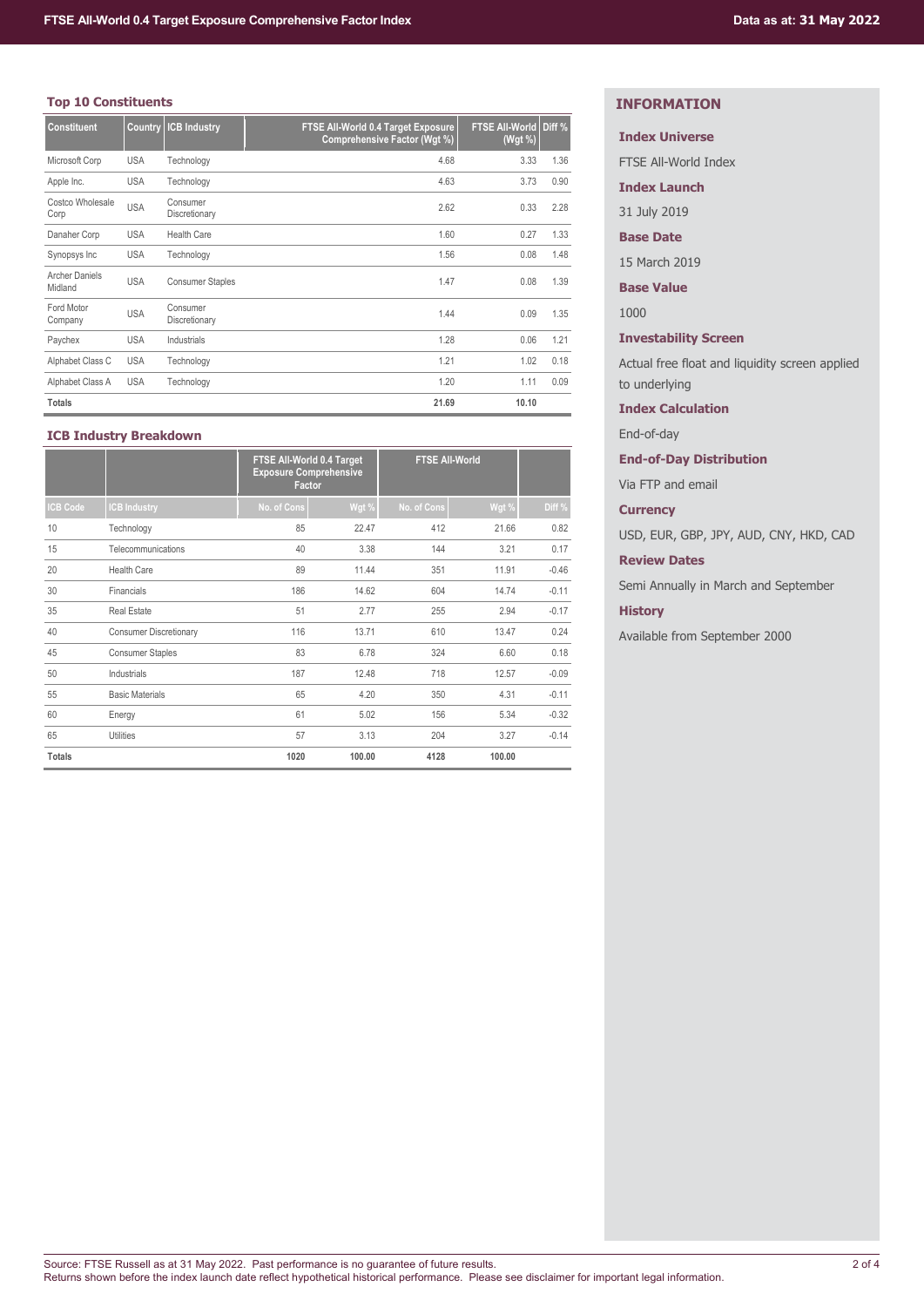## **Country Breakdown**

|               | FTSE All-World 0.4 Target<br><b>Exposure Comprehensive Factor</b> |        | <b>FTSE All-World</b> |        |         |
|---------------|-------------------------------------------------------------------|--------|-----------------------|--------|---------|
| Country       | No. of Cons                                                       | Wgt %  | No. of Cons           | Wgt %  | Diff %  |
| Australia     | 31                                                                | 2.15   | 111                   | 2.23   | $-0.08$ |
| Austria       | $\overline{2}$                                                    | 0.04   | $\overline{7}$        | 0.05   | $-0.01$ |
| Belgium       | 5                                                                 | 0.21   | 16                    | 0.25   | $-0.04$ |
| Brazil        | 17                                                                | 0.72   | 99                    | 0.73   | 0.00    |
| Canada        | 31                                                                | 2.92   | 51                    | 2.83   | 0.08    |
| Chile         | 5                                                                 | 0.08   | 20                    | 0.08   | 0.00    |
| China         | 65                                                                | 3.94   | 1054                  | 3.50   | 0.44    |
| Colombia      | 3                                                                 | 0.03   | 9                     | 0.03   | 0.00    |
| Czech Rep.    | $\mathbf{1}$                                                      | 0.02   | 3                     | 0.02   | 0.00    |
| Denmark       | $\overline{7}$                                                    | 0.62   | 21                    | 0.64   | $-0.02$ |
| Egypt         | $\mathbf{1}$                                                      | 0.01   | $\overline{I}$        | 0.01   | 0.00    |
| Finland       | 6                                                                 | 0.32   | 17                    | 0.34   | $-0.02$ |
| France        | 35                                                                | 2.70   | 78                    | 2.69   | 0.01    |
| Germany       | 22                                                                | 2.12   | 85                    | 2.08   | 0.05    |
| Greece        | $\overline{c}$                                                    | 0.03   | 12                    | 0.04   | $-0.01$ |
| Hong Kong     | 15                                                                | 0.87   | 90                    | 0.85   | 0.02    |
| Hungary       | $\overline{2}$                                                    | 0.02   | $\overline{4}$        | 0.02   | 0.00    |
| India         | 30                                                                | 1.45   | 193                   | 1.62   | $-0.17$ |
| Indonesia     | 6                                                                 | 0.22   | 35                    | 0.20   | 0.01    |
| Ireland       | $\overline{c}$                                                    | 0.05   | $\overline{4}$        | 0.05   | 0.00    |
| Israel        | $\overline{7}$                                                    | 0.18   | 42                    | 0.19   | $-0.01$ |
| Italy         | $\overline{7}$                                                    | 0.70   | 38                    | 0.64   | 0.05    |
| Japan         | 124                                                               | 6.09   | 507                   | 6.19   | $-0.09$ |
| Korea         | 40                                                                | 1.53   | 161                   | 1.47   | 0.07    |
| Kuwait        | 6                                                                 | 0.09   | 11                    | 0.10   | $-0.01$ |
| Malaysia      | $\overline{7}$                                                    | 0.18   | 42                    | 0.19   | $-0.01$ |
| Mexico        | 11                                                                | 0.29   | 37                    | 0.28   | 0.01    |
| Netherlands   | 13                                                                | 1.11   | 30                    | 1.05   | 0.06    |
| New Zealand   | $\overline{c}$                                                    | 0.08   | 15                    | 0.08   | 0.00    |
| Norway        | 3                                                                 | 0.21   | 17                    | 0.22   | 0.00    |
| Pakistan      |                                                                   |        | 4                     | 0.00   | 0.00    |
| Philippines   | 6                                                                 | 0.10   | 29                    | 0.09   | 0.01    |
| Poland        | $\overline{c}$                                                    | 0.06   | 13                    | 0.07   | $-0.01$ |
| Portugal      | $\overline{c}$                                                    | 0.05   | 4                     | 0.05   | 0.00    |
| Qatar         | 6                                                                 | 0.12   | 18                    | 0.12   | 0.00    |
| Romania       | $\mathbf{1}$                                                      | 0.01   | 3                     | 0.01   | 0.00    |
| Saudi Arabia  | 18                                                                | 0.54   | 53                    | 0.55   | $-0.01$ |
| Singapore     | 11                                                                | 0.27   | 39                    | 0.35   | $-0.08$ |
| South Africa  | 19                                                                | 0.46   | 61                    | 0.47   | 0.00    |
| Spain         | 9                                                                 | 0.69   | 26                    | 0.64   | 0.04    |
| Sweden        | 13                                                                | 0.83   | 61                    | 0.85   | $-0.02$ |
| Switzerland   | 32                                                                | 2.49   | 52                    | 2.50   | $-0.01$ |
| Taiwan        | 39                                                                | 1.86   | 114                   | 1.87   | $-0.01$ |
| Thailand      | 11                                                                | 0.25   | 51                    | 0.27   | $-0.01$ |
| Turkey        | $\mathbf 1$                                                       | 0.04   | 27                    | 0.04   | $-0.01$ |
| UAE           | 4                                                                 | 0.16   | 18                    | 0.17   | $-0.01$ |
| UK            | 44                                                                | 3.67   | 117                   | 4.18   | $-0.51$ |
| <b>USA</b>    | 294                                                               | 59.42  | 622                   | 59.11  | 0.31    |
|               |                                                                   |        |                       |        |         |
| <b>Totals</b> | 1020                                                              | 100.00 | 4128                  | 100.00 |         |